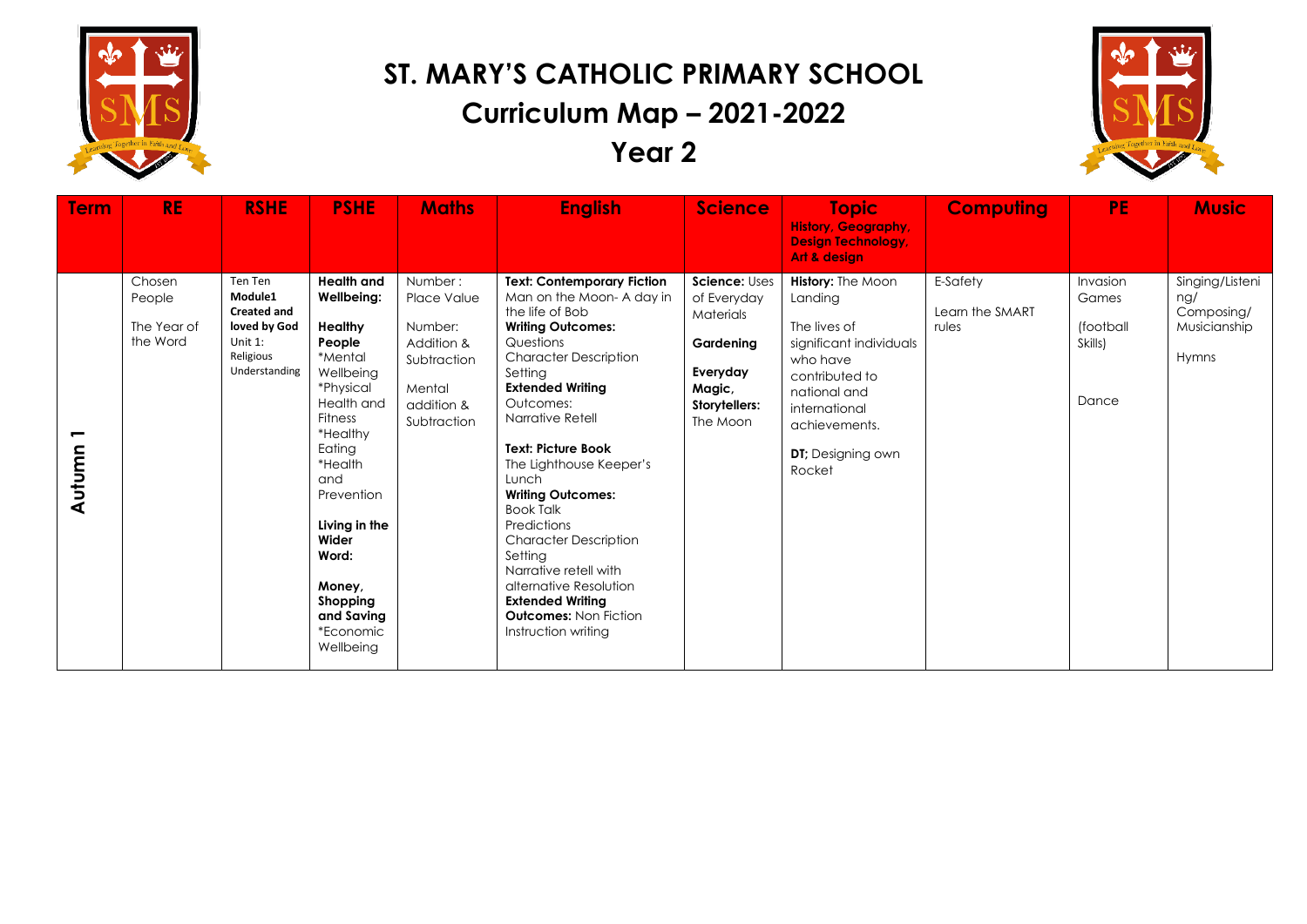



|        | <b>Other Faiths</b> | Ten Ten         | <b>Health</b> and     | Number    | Visual Literacy: the             | Science: Uses | <b>History: Florence</b> | Digital Literacy:   | Invasion     | Singing/Listeni |
|--------|---------------------|-----------------|-----------------------|-----------|----------------------------------|---------------|--------------------------|---------------------|--------------|-----------------|
|        |                     | Module 1        | Wellbeing:            | : Place   | Snowman                          | of Everyday   | Nightingale & Mary       |                     | Games        | ng/             |
|        | The Mystery         | Created         |                       | Value     | <b>Outcomes:</b>                 | Materials     | Seacole                  | Multimedia          |              | Composing/      |
|        | of God              | and loved       | <b>Healthy People</b> |           | Answer questions and             |               |                          |                     | (basketball) | Musicianship    |
|        |                     | by God          | *Mental               | Division  | predict using pictures           | Gardening     | <b>Guy Fawkes</b>        | Begin to combine    |              |                 |
|        | Advent              |                 | Wellbeing             |           | <b>Extended Writing Outcome:</b> |               |                          | text, images (and   |              | Hymns           |
|        | The Year of         | Unit $2 : Me$ , | *Physical Health      | Number:   | Our version of the story from    | Everyday      | Events that are          | possibly other      |              |                 |
|        |                     | My body,        | and Fitness           | Fractions | when the boy and the             | Magic,        | beyond living            | features) to create |              | Christmas       |
| $\sim$ | the Word            | My Health       | *Healthy Eating       |           | Snowman set off on their         | Storytellers: | memory which are         | either a printable  |              | Performance     |
|        |                     |                 | *Health and           |           | adventure.                       | The Moon      | significant nationally   | document or a       |              |                 |
|        |                     |                 | Prevention            |           |                                  |               | or globally              | multimedia          |              |                 |
|        |                     |                 |                       |           | <b>Speaking and Listening:</b>   |               |                          | presentation.       |              |                 |
| Б      |                     |                 |                       |           | Christmas Play                   |               | <b>Art: Pixel Art</b>    |                     |              |                 |
|        |                     |                 | Living in the         |           | <b>Outcomes:</b> To Speak        |               |                          |                     |              |                 |
|        |                     |                 | Wider Word:           |           | audibly and fluently             |               |                          |                     |              |                 |
|        |                     |                 |                       |           | To participate in                |               |                          |                     |              |                 |
|        |                     |                 | Money,                |           | presentations,                   |               |                          |                     |              |                 |
|        |                     |                 | Shopping and          |           | performances and role play       |               |                          |                     |              |                 |
|        |                     |                 | Saving                |           |                                  |               |                          |                     |              |                 |
|        |                     |                 | *Economic             |           |                                  |               |                          |                     |              |                 |
|        |                     |                 | Wellbeing             |           | <b>Text: Picture Book</b>        |               |                          |                     |              |                 |
|        |                     |                 |                       |           | The Winter Sleep                 |               |                          |                     |              |                 |
|        |                     |                 |                       |           | Book Talk                        |               |                          |                     |              |                 |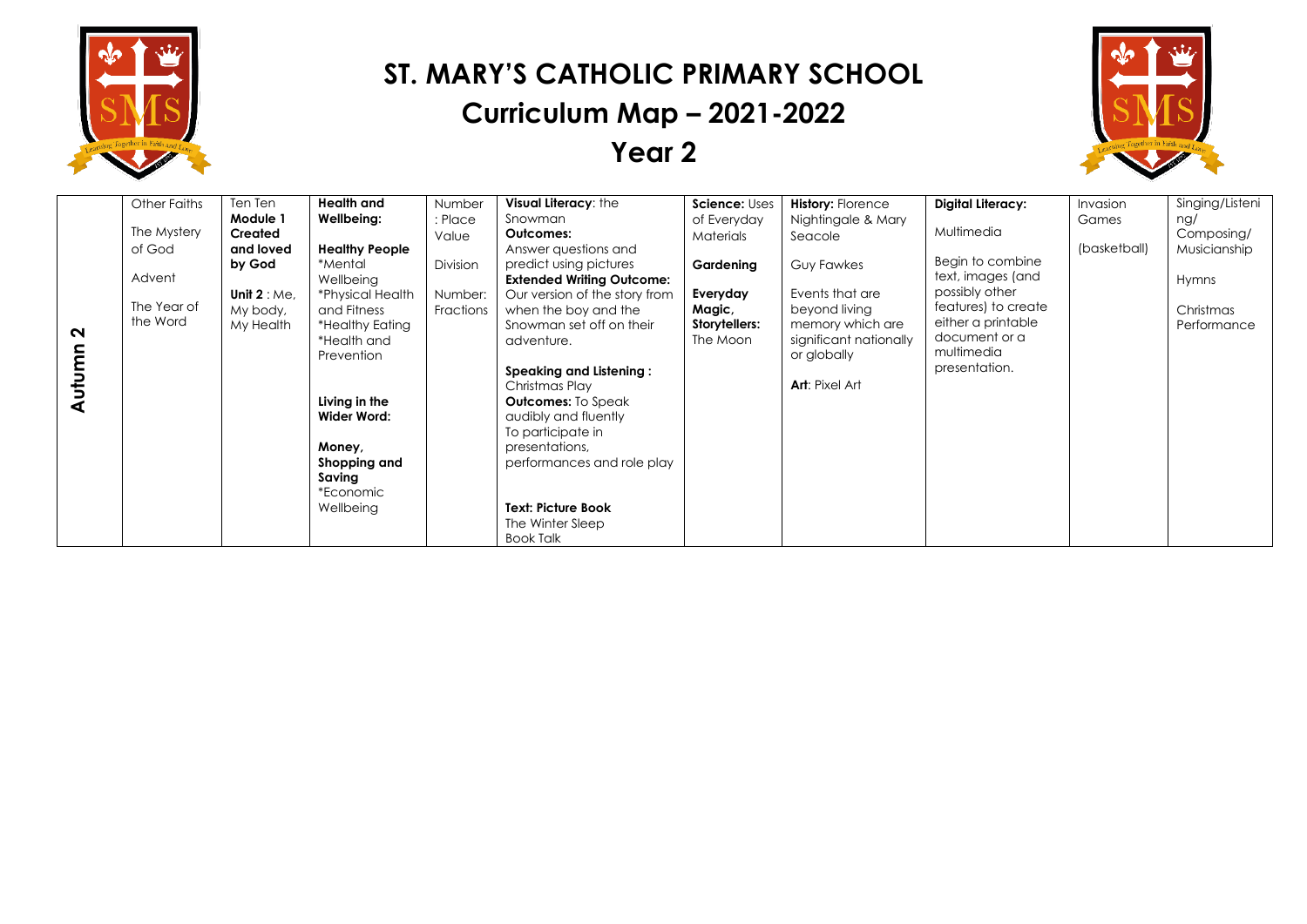



| Spring<br>$\overline{\phantom{0}}$ | The Good<br>News<br>The Year of<br>the Word | Ten Ten<br>Module 1<br><b>Created</b><br>and loved<br>by God<br>Unit $3:$<br>Emotional<br>well-being | Health and<br>Wellbeing:<br>Keeping Safe<br>*Being Safe<br>*On line<br>relationships<br>* Mental<br>Wellbeing<br>*Internet Safety<br>& harms<br>Living in the<br>Wider Word:<br><b>Special Days:</b><br>*Being a | Unit:<br>Additive<br>reasonin<br>g;<br>Addition<br>&Subtra<br>ction | <b>Text: Picture Book</b><br>The Winter Sleep<br><b>Writing Outcomes:</b><br>Setting<br>Writing facts about animals<br>Instruction writing<br><b>Extended writing: Recount</b><br><b>Traditional Tales and Twists</b><br>Text: Twisted Tales Rapunzel<br>Predictions<br>Book Talk: Making<br>Connections<br><b>Writing Outcomes:</b><br>Diary Entry<br>Poetry Looking at patterns,<br>using the Witches' spell from<br><b>Macbeth</b> | Animals<br>including<br>Humans | <b>History: Florence</b><br>Nightingale & Mary<br>Seacole<br>Geography: Local<br>area<br>*To investigate<br>places<br>*To investigate<br>patterns<br>*To communicate<br>geographically | Online<br>Share and comment<br>on work online and<br>develop<br>understanding<br>about appropriate<br>online behaviour | <b>Athletics</b><br>Gymnastics | Singing/Listeni<br>ng/<br>Composing/<br>Musicianship<br>Hymns |
|------------------------------------|---------------------------------------------|------------------------------------------------------------------------------------------------------|------------------------------------------------------------------------------------------------------------------------------------------------------------------------------------------------------------------|---------------------------------------------------------------------|---------------------------------------------------------------------------------------------------------------------------------------------------------------------------------------------------------------------------------------------------------------------------------------------------------------------------------------------------------------------------------------------------------------------------------------|--------------------------------|----------------------------------------------------------------------------------------------------------------------------------------------------------------------------------------|------------------------------------------------------------------------------------------------------------------------|--------------------------------|---------------------------------------------------------------|
|                                    |                                             |                                                                                                      | responsible<br>Citizen                                                                                                                                                                                           |                                                                     | Sequenced the story<br>Retell<br><b>Extended Writing Outcome:</b><br>Plan & write a sequel to the<br>story                                                                                                                                                                                                                                                                                                                            |                                |                                                                                                                                                                                        |                                                                                                                        |                                |                                                               |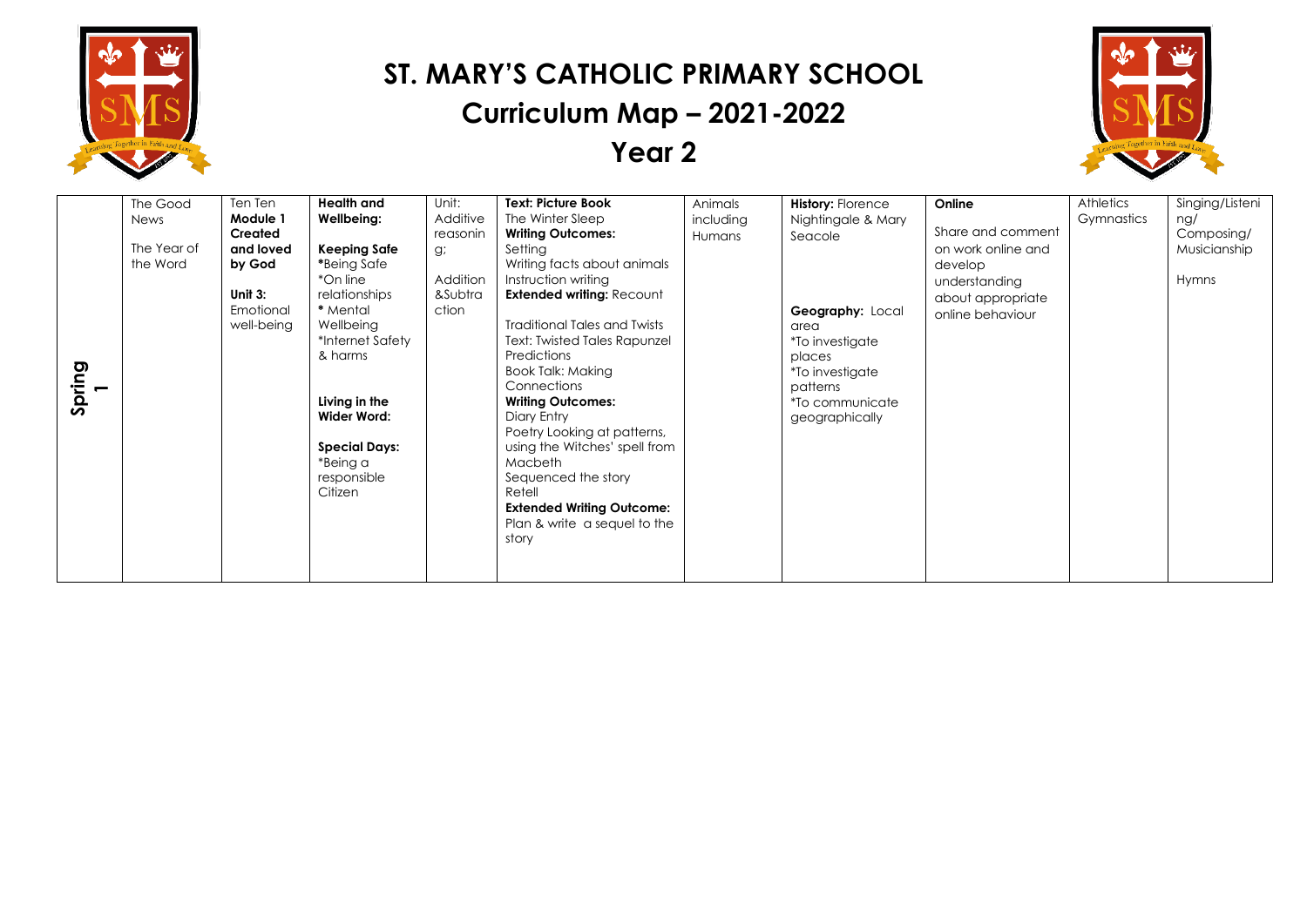



| <b>Health and</b><br>Addition<br>Poetry: Owl and the<br>Dodgeball<br>The Mass<br><b>Ten Ten</b><br>Plants<br>Geography: Local<br>Data<br>Module 1<br>Pussycat<br>Wellbeing:<br>and<br>area continued<br>The Year of<br>Use a graphing<br><b>Vocabulary Building</b><br>Created<br>Subtracti<br>the Word<br>package and a<br>Use basic<br><b>Keeping Safe</b><br>Features of a poem<br>and loved<br>on:<br>simple database to<br>by God<br>*Health &<br>Presentin<br>Poem<br>Geographical | Singing/Listeni<br>nq/<br>Composing/<br>Musicianship<br>Hymns |
|------------------------------------------------------------------------------------------------------------------------------------------------------------------------------------------------------------------------------------------------------------------------------------------------------------------------------------------------------------------------------------------------------------------------------------------------------------------------------------------|---------------------------------------------------------------|
|                                                                                                                                                                                                                                                                                                                                                                                                                                                                                          |                                                               |
|                                                                                                                                                                                                                                                                                                                                                                                                                                                                                          |                                                               |
|                                                                                                                                                                                                                                                                                                                                                                                                                                                                                          |                                                               |
|                                                                                                                                                                                                                                                                                                                                                                                                                                                                                          |                                                               |
|                                                                                                                                                                                                                                                                                                                                                                                                                                                                                          |                                                               |
| collect, organise<br>Prevention<br>Performance<br>Language.<br>g and                                                                                                                                                                                                                                                                                                                                                                                                                     |                                                               |
| and classify data<br>Physical and human<br><b>Basic first aid</b><br>Unit 4: Life<br>interpreti<br><b>Writing Outcomes:</b>                                                                                                                                                                                                                                                                                                                                                              |                                                               |
| features<br>Cycles<br>*Drugs, alcohol<br>ng Data<br>Diary entry<br>Spring                                                                                                                                                                                                                                                                                                                                                                                                                |                                                               |
| &tobacco<br><b>Extended Writing</b><br>$\sim$                                                                                                                                                                                                                                                                                                                                                                                                                                            |                                                               |
| Art: Working with<br>Outcomes:<br>Shapes                                                                                                                                                                                                                                                                                                                                                                                                                                                 |                                                               |
| artist Jane Churchill<br>Non-chronological report                                                                                                                                                                                                                                                                                                                                                                                                                                        |                                                               |
| Living in the<br>about Owls                                                                                                                                                                                                                                                                                                                                                                                                                                                              |                                                               |
| <b>Artist Focus:</b><br><b>Wider Word:</b>                                                                                                                                                                                                                                                                                                                                                                                                                                               |                                                               |
| Hunterwasser                                                                                                                                                                                                                                                                                                                                                                                                                                                                             |                                                               |
| <b>Special Days:</b>                                                                                                                                                                                                                                                                                                                                                                                                                                                                     |                                                               |
| *Being a                                                                                                                                                                                                                                                                                                                                                                                                                                                                                 |                                                               |
| responsible                                                                                                                                                                                                                                                                                                                                                                                                                                                                              |                                                               |
| Citizen                                                                                                                                                                                                                                                                                                                                                                                                                                                                                  |                                                               |
| Eastertide<br><b>Health and</b><br>Ten Ten<br>Unit:<br>Text: Author Focus<br>Living things<br>Hockey<br><b>Geography: Around</b><br>Programming                                                                                                                                                                                                                                                                                                                                          | Singing/Listeni                                               |
| Multiplic<br>Module 3:<br>Wellbeing:<br>Gorilla<br>in their<br>the World                                                                                                                                                                                                                                                                                                                                                                                                                 | ng/                                                           |
| Begin to programme<br><b>Created to</b><br>ative<br><b>Writing Outcomes:</b><br>habitats                                                                                                                                                                                                                                                                                                                                                                                                 | Composing/                                                    |
| The Year of<br>using "Daisy the<br>live in<br>About my body<br>Responding to illustrations<br><b>Art:</b> Comic Book<br>reasonin                                                                                                                                                                                                                                                                                                                                                         | Musicianship                                                  |
| the Word<br>Story mapping<br>*Being Safe<br>Community<br>Story Art<br>Dino" app on iPads.<br>g                                                                                                                                                                                                                                                                                                                                                                                           |                                                               |
| *Respectful<br>Recount writing                                                                                                                                                                                                                                                                                                                                                                                                                                                           | Hymns                                                         |
| Summer<br>Unit1:<br>relationships<br><b>Extended Writing:</b>                                                                                                                                                                                                                                                                                                                                                                                                                            |                                                               |
| Religious<br>Informal letter                                                                                                                                                                                                                                                                                                                                                                                                                                                             |                                                               |
| Understandin<br>Living in the                                                                                                                                                                                                                                                                                                                                                                                                                                                            |                                                               |
| g<br><b>Wider Word:</b>                                                                                                                                                                                                                                                                                                                                                                                                                                                                  |                                                               |
| <b>Global Food:</b>                                                                                                                                                                                                                                                                                                                                                                                                                                                                      |                                                               |
| *Being a                                                                                                                                                                                                                                                                                                                                                                                                                                                                                 |                                                               |
| responsible                                                                                                                                                                                                                                                                                                                                                                                                                                                                              |                                                               |
| Citizen                                                                                                                                                                                                                                                                                                                                                                                                                                                                                  |                                                               |
|                                                                                                                                                                                                                                                                                                                                                                                                                                                                                          |                                                               |